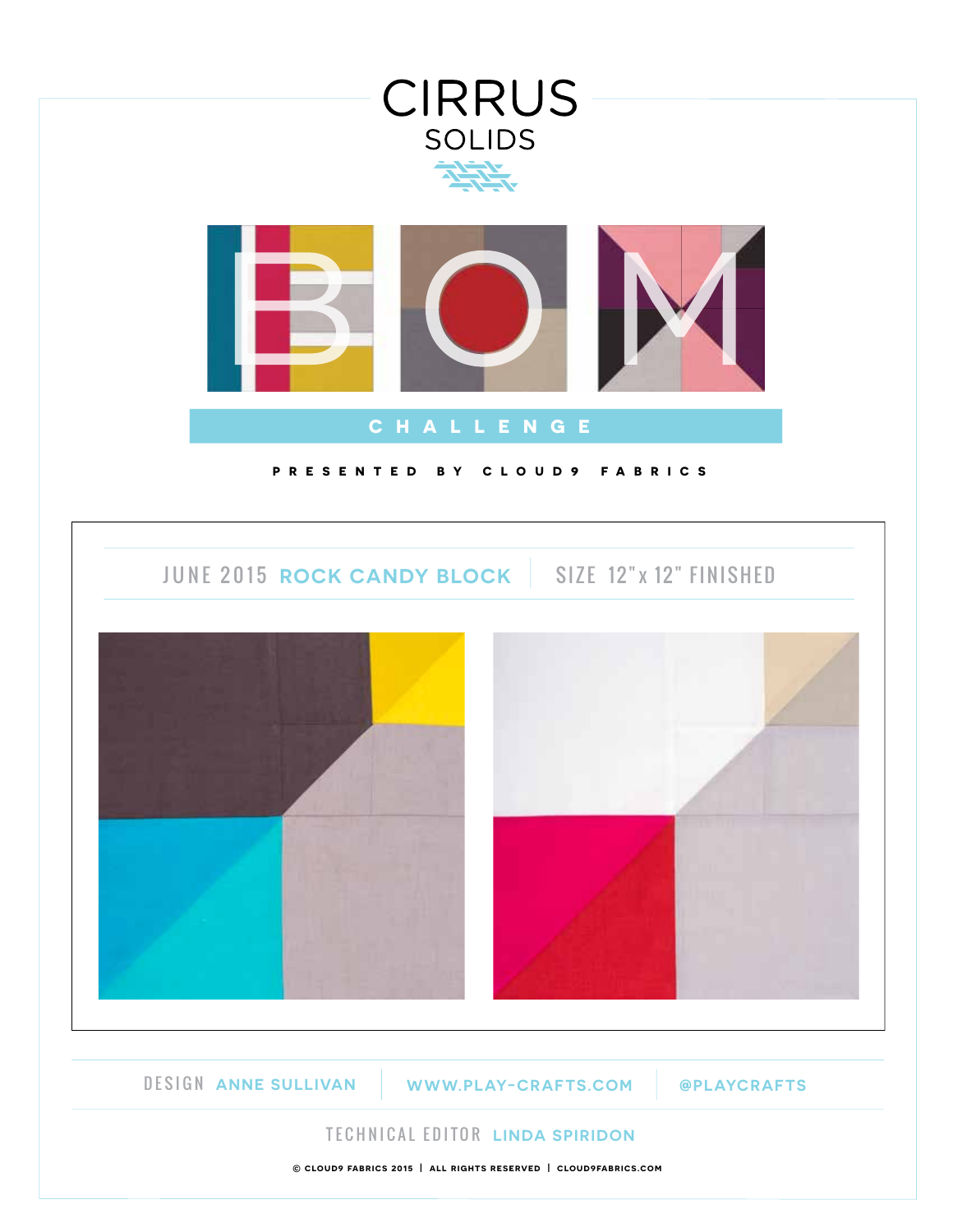|                                                   | MATERIALS                                                                                                                                  |                            |
|---------------------------------------------------|--------------------------------------------------------------------------------------------------------------------------------------------|----------------------------|
|                                                   | ROCK CANDY BLOCK BY ANNE SULLIVAN FEATURING CIRRUS SOLIDS                                                                                  |                            |
|                                                   | Fabric requirements for a 16 block quilt                                                                                                   |                            |
| <i>Option 1</i>   <i>Blueberry:</i> Cirrus Solids | <i>Option 2   Raspberry: Cirrus Solids</i>                                                                                                 | $\frac{3}{8}$ yard Binding |
| A: $\frac{7}{8}$ yard Midnight                    | A: $\frac{7}{8}$ yard Limestone                                                                                                            | $3^{1}/8$ yards Backing    |
| <b>B:</b> $\frac{7}{8}$ yard Shadow               | <b>B</b> : $\frac{7}{8}$ yard Ash                                                                                                          |                            |
| C: $\frac{1}{2}$ yard Amazon                      | C: $\frac{1}{2}$ yard Fuchsia                                                                                                              |                            |
| $\mathbf{D}: \mathcal{V}_2$ yard Turquoise        | $\mathbf{D}: \mathcal{V}_2$ yard Lava                                                                                                      |                            |
| $\mathbf{E}: \mathbf{1}_{8}$ yard Grass           | $\mathsf{E}: \mathbb{1}_{8}$ yard Sand                                                                                                     |                            |
| $\mathsf{F}: \mathbb{I}_{8}$ yard Sprout          | $\mathsf{F}: \mathit{V}_8$ yard Twig                                                                                                       |                            |
|                                                   | Note: All possible care has been taken to assure the accuracy of this pattern. We are not responsible for printing errors or the manner in |                            |

*Note: All possible care has been taken to assure the accuracy of this pattern. We are not responsible for printing errors or the manner in which individual work varies. Please read instructions carefully before starting the construction of this quilt. If desired, wash and iron your fabrics before starting to cut.*

## CUTTING DIRECTIONS

*Cutting dimensions include ¼" seam allowances.*

| Cut from: |
|-----------|
|           |

Color **A:** 16- 6½" squares 8-  $3^{7}/8$ " squares 16- 3½" squares Color **B:** 16- 6½" squares 8- 37/8" squares 16- 3½" squares

Color **C:** 8- 67/8" squares Color **D:** 8- 67/8" squares Color **E:** 8- 37/8" squares Color **F:** 8- 37/8" squares

### ASSEMBLY DIRECTIONS

#### **BLOCK ASSEMBLY**

1. Place on Color **A** 37/8" square on top of one Color **B** 37/8" square, right sides together. Draw a diagonal line from corner to corner. *[fig 1]* Sew ¼" on each side of the drawn line. *[fig 2]*

2. Cut along the drawn line. Press to create two HST (half square triangle) **A-B** 3½" blocks. Set one HST unit aside for a second block. *[fig 3]* 

3. Repeat Steps 1 & 2 for Color **C** & **D** using 67/8" squares to create two **C-D** 6½" HST blocks. Set one HST unit aside for a second block.

4. Repeat Steps 1 & 2 for Color **E** & **F** using 37/8" squares to create two **E-F** 3½" HST blocks. Set one HST unit aside for a second block.

5. Arrange pieced HST's and solid squares according to the block diagram. *[g 4]* Sew Color **A** 3½" square to **E-F** 3½" HST unit. Sew **A-B** 3½" HST unit to Color **B** 3½" square. *[g 5]*

6. Sew horizontal rows together to create a 4-patch block. *[g 6]*

7. Sew Color **A** 6½" square to 4-patch block from Step 6 to create top row. Sew **C-D** 6½" HST block

to Color **B** 6½" square to create bottom row. *[g 7]*

8. Sew horizontal rows together to finish block. [fig 8]

#### **QUILT ASSEMBLY**

9. Arrange blocks following **QUILT DIAGRAM**. Sew 4 blocks in horizontal rows. Make 4 rows *(additional yardage needed for some quilt layouts shown).*

10. Sew rows together to complete the quilt.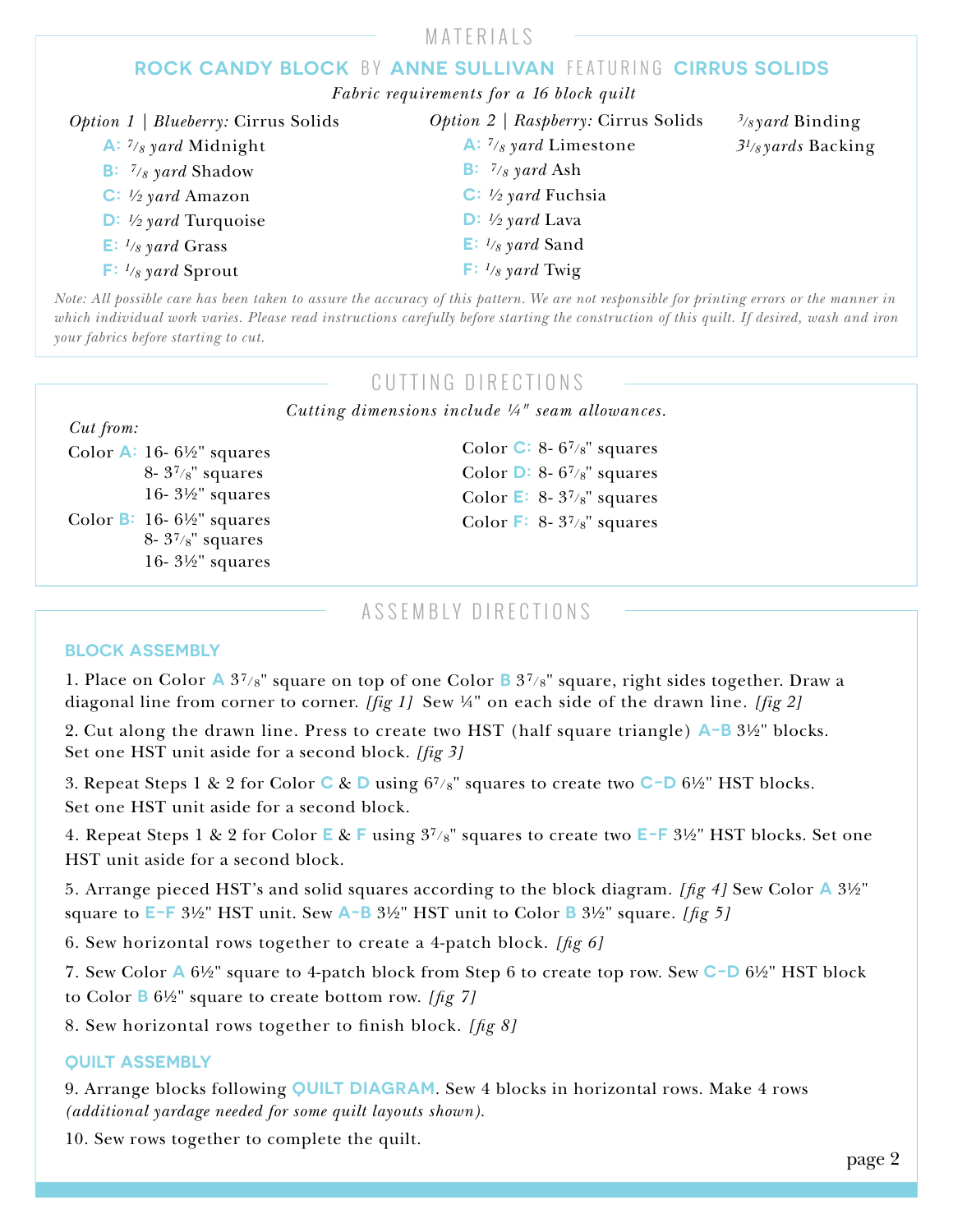